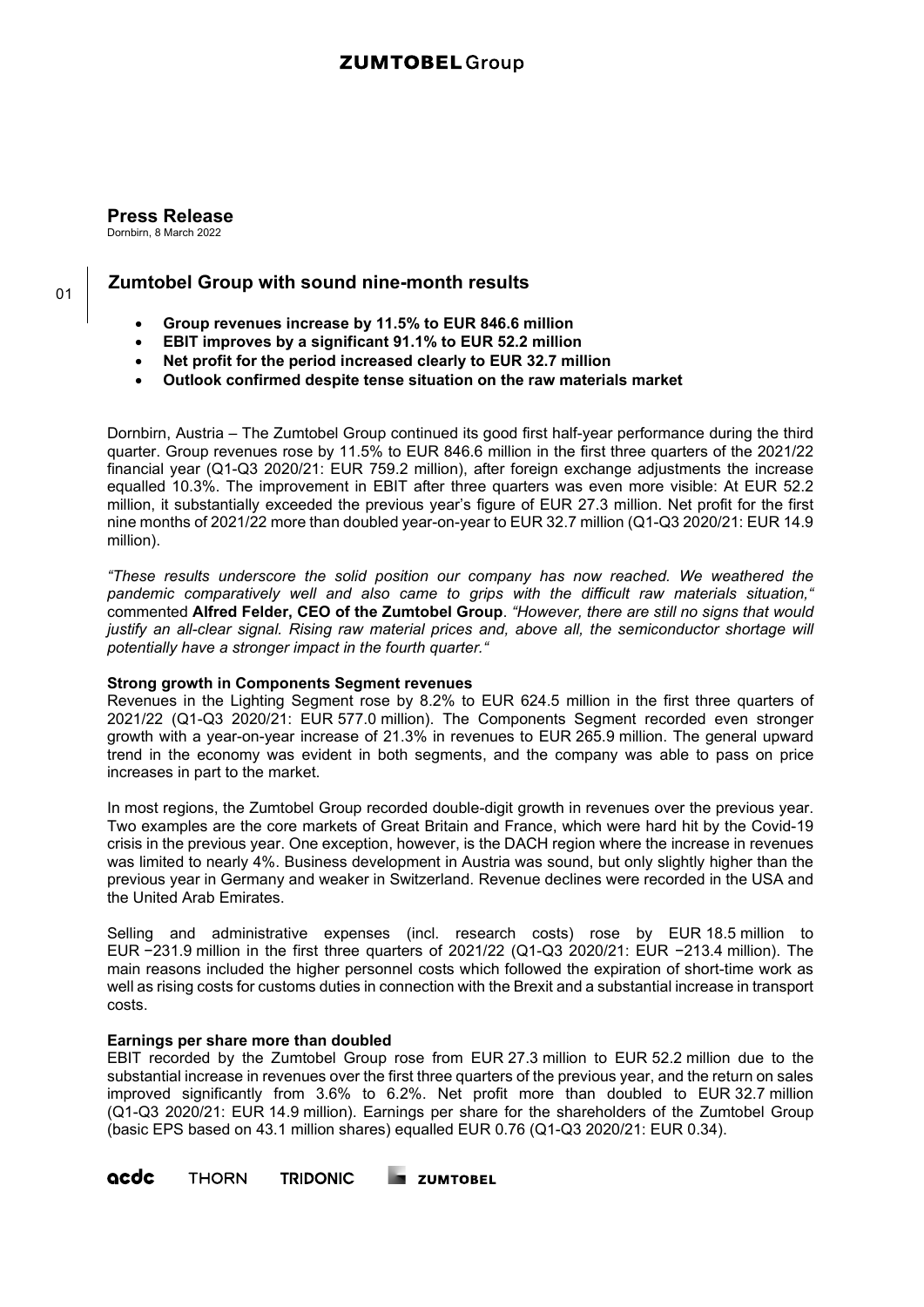# **ZUMTOBEL Group**

The shortage of raw materials, especially in the semiconductor area, had a visible influence on the development of working capital: As of 31 January 2022, working capital totalled EUR 194.0 million and was EUR 28.1 million higher than the prior year level of EUR 165.9 million. The main driver was the EUR 57 million increase in inventories which resulted from the significant increase in raw material prices and higher stocks of raw materials and merchandise. Free cash flow, after the deduction of investments, totalled EUR 1.2 million (Q1-Q3 2020/21: EUR 59.8 million).

The balance sheet structure has remained nearly unchanged since 30 April 2021. The equity ratio improved to 34.2% as of 31 January 2022. Net liabilities rose by EUR 16.0 million over the level at yearend 2020/21 to EUR 113.4 million. The balance sheet total was EUR 28.6 million higher at the end of the first three quarters, above all, due to the increase in inventories.

### **Raw materials situation remains challenging**

The Zumtobel Group welcomes the increase in orders, but this represents a great challenge given the current raw materials situation. The company is still negatively affected by the shortage of raw materials and transport capacity. The rising costs for materials, transport and, in the meantime, also energy can only be passed on in part to customers.

**Alfred Felder**: *"From the company's viewpoint, the current market environment is almost more challenging than at the beginning of the corona pandemic. Our current priority is, therefore, to protect the delivery capability for our products and the high service quality for our customers."* 

In order to address the lack of sufficient semiconductors for high-end drivers, the Zumtobel Group started a programme in the first half of 2021/22 to reduce the dependence on individual semiconductor suppliers through appropriate adjustments in product development. That allowed the company to significantly expand the range of suppliers.

### **Outlook confirmed**

The management of the Zumtobel Group expects the raw materials shortage will influence the development of revenues in the fourth quarter. The uncertain situation in the Ukraine conflict also adds further uncertainty. Although the direct risk to Group revenues from sales in Russia and Ukraine is not very high – in total around EUR 8 million – the exact extent is uncertain with regard to the development of the global economy in the coming months.

In view of the sound development of business during the past three quarters, the company confirms its outlook for the 2021/22 financial year. The Zumtobel Group still sees an increase of 4% to 7% in revenues and an EBIT margin of 4% to 5%, whereby – after the first three quarters – management expects results for both indicators will reach the upper end of the given range. These expectations could, however, be exceeded depending on the availability of the required semiconductors.

02

acdc **THORN TRIDONIC EXECUTATOBEL**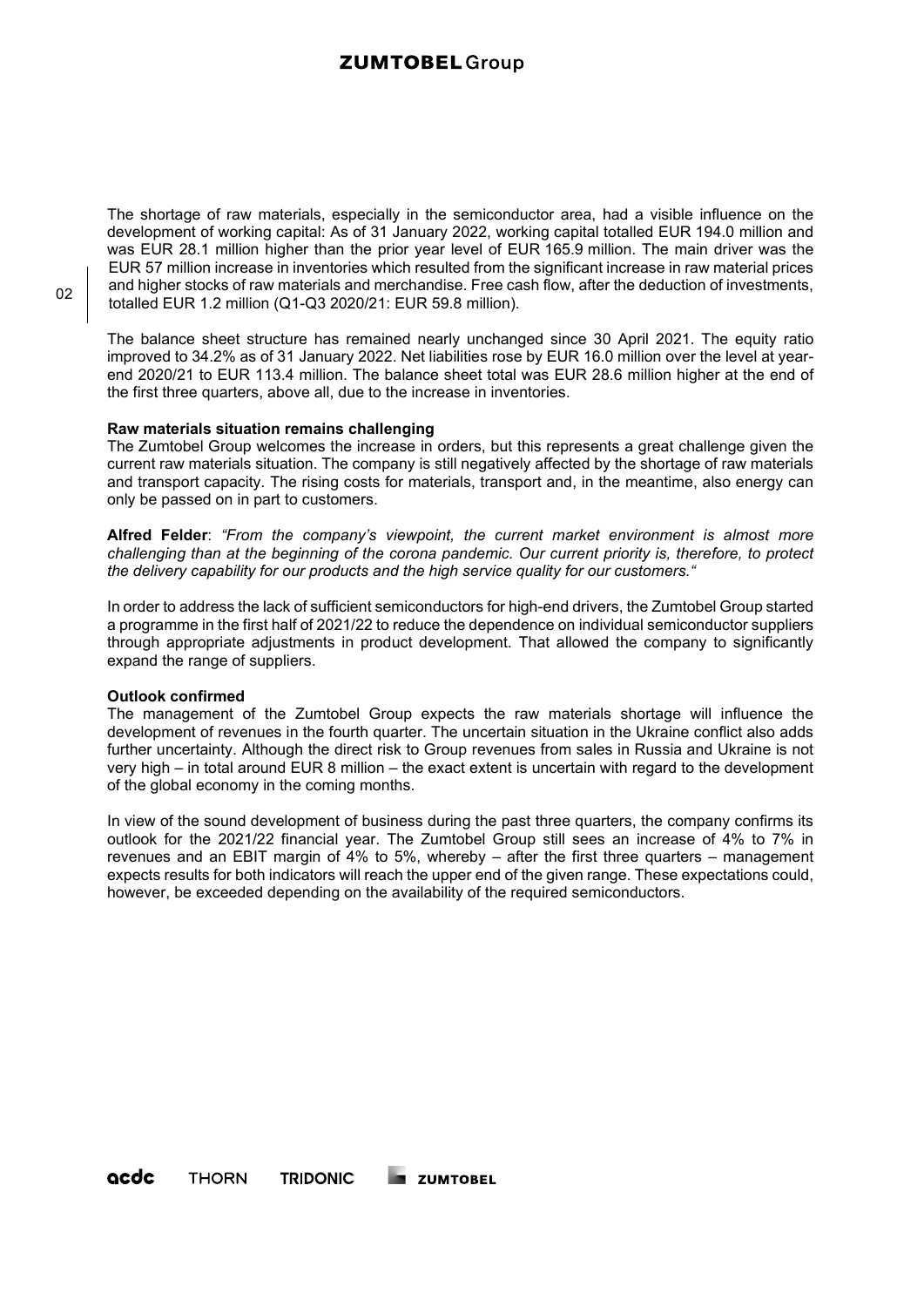# **ZUMTOBEL** Group

## **Q1-Q3 2021/22 results at a glance**

| in EUR million            | Q <sub>3</sub><br>2021/22 | Q <sub>3</sub><br>2020/21 | Change<br>in $%$ | $Q1-Q3$<br>2021/22 | $Q1-Q3$<br>2020/21 | Change<br>in $%$ |
|---------------------------|---------------------------|---------------------------|------------------|--------------------|--------------------|------------------|
| Revenues                  | 279.2                     | 243.7                     | 14.6             | 846.6              | 759.2              | 11.5             |
| Lighting Segment          | 204.0                     | 183.0                     | 11.5             | 624.5              | 577.0              | 8.2              |
| <b>Components Segment</b> | 90.3                      | 73.5                      | 22.8             | 265.9              | 219.2              | 21.3             |
| <b>EBIT</b>               | 17.3                      | 4.4                       | >100             | 52.2               | 27.3               | 91.1             |
| as a % of revenues        | 6.2                       | 1.8                       |                  | 6.2                | 3.6                |                  |
| Net profit for the period | 9.7                       | 1.5                       | >100             | 32.7               | 14.9               | >100             |
| as a % of revenues        | 3.5                       | 0.6                       |                  | 3.9                | 2.0                |                  |

| in EUR million                                             | 31 Jan 2022 | 30 April 2021 | Change<br>in % |
|------------------------------------------------------------|-------------|---------------|----------------|
| Total assets                                               | 1,006.3     | 977.7         | 2.9            |
| Equity                                                     | 344.1       | 308.4         | 11.6           |
| Equity ratio in %                                          | 34.2        | 31.5          |                |
| Net debt                                                   | 113.4       | 97.3          | 16.4           |
| Headcount incl. contract workers<br>(full-time equivalent) | 5,696       | 5.813         | $-2.0$         |

**Contract Contract Contract** 

| in EUR million              | Q3<br>2021/22 | Change in % | $Q1-Q3$<br>2021/22 | Change<br>in $%$ | in % of<br>Group |
|-----------------------------|---------------|-------------|--------------------|------------------|------------------|
| D/A/CH                      | 86.9          | 9.8         | 265.8              | 3.8              | 31.4             |
| Northern and Western Europe | 68.6          | 14.7        | 209.0              | 14.5             | 24.7             |
| Southern and Eastern Europe | 78.0          | 24.3        | 233.5              | 22.4             | 27.6             |
| Asia & Pacific              | 30.1          | 3.1         | 95.4               | 17.6             | 11.3             |
| Rest of the World           | 15.6          | 21.9        | 42.9               | $-11.8$          | 5.1              |
| <b>Total</b>                | 279.2         | 14.6        | 846.6              | 11.5             | 100.0            |

### **Information**

The quarterly report can be downloaded at:<https://z.lighting/en/group/investor-relations/> This press release can be downloaded at: <https://z.lighting/en/group/news-insights/>

**Media Contact** Zumtobel Group Presse-Team +43 (0)5572 509 575 [press@zumtobelgroup.com](mailto:press@zumtobelgroup.com)

**Contact Investor Relations** Eric Schmiedchen Head of Investor Relations Tel. +43 (0)5572 509-1125 [investorrelations@zumtobelgroup.com](mailto:investorrelations@zumtobelgroup.com)

#### acdc **THORN**

**TRIDONIC EN ZUMTOBEL**